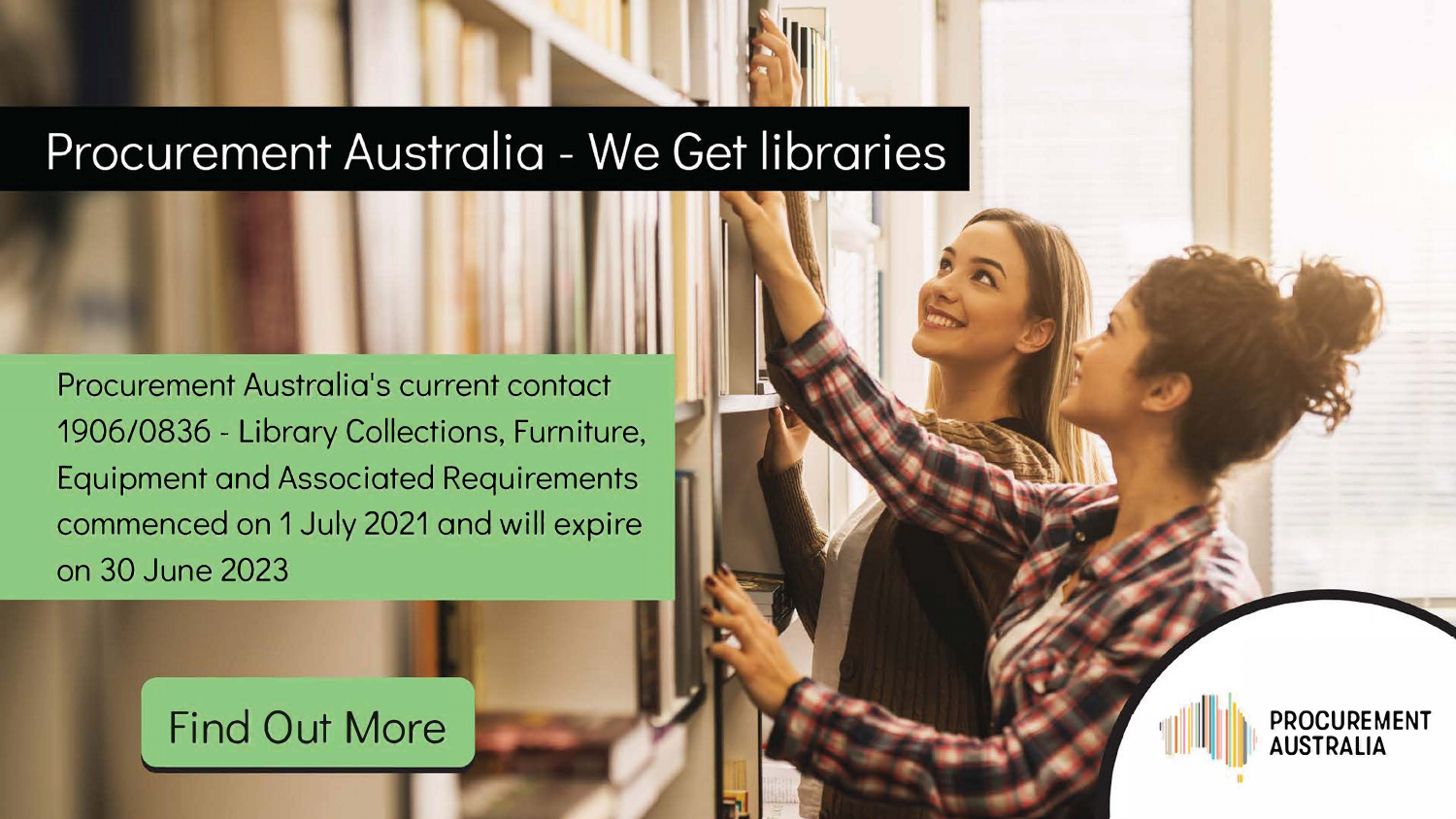#### ( \* ) - Recommend to contact Relationship or Contract Manager if services is required outside of listed states

#### **Procurement Australia - Summary of Suppliers by Contract, Category and State July 2021**





| Contract<br><b>Number</b> | <b>Contract Name</b>        | <b>Contract Category</b>                                                                                  | <b>Current Suppliers</b>            | <b>States</b>               | <b>Current Expiry Date</b> | <b>Current</b><br><b>Situation</b> | Maximum Expiry Date |
|---------------------------|-----------------------------|-----------------------------------------------------------------------------------------------------------|-------------------------------------|-----------------------------|----------------------------|------------------------------------|---------------------|
| 2306/0843                 | <b>Library Collections,</b> | 1. Supply of Printed Material - English                                                                   | All Star Comics Melbourne P/L       | <b>NATIONAL</b>             | 30/06/2023                 | Within                             | 30/06/2025          |
|                           | Furniture, Equipment &      |                                                                                                           | <b>ALS Library Services P/L</b>     | NATIONAL                    |                            | Principal                          |                     |
|                           | Associated                  |                                                                                                           | <b>Baker &amp; Taylor Inc</b>       | NATIONAL                    |                            | Period                             |                     |
|                           | Requirements                |                                                                                                           | <b>Bolinda Publishing P/L</b>       | NATIONAL                    |                            |                                    |                     |
|                           |                             |                                                                                                           | Caval Ltd                           | NATIONAL                    |                            |                                    |                     |
|                           |                             |                                                                                                           | <b>DLS Australia P/L</b>            | VIC, NSW, QLD, SA, ACT      |                            |                                    |                     |
|                           |                             |                                                                                                           | James Bennett P/L                   | NATIONAL                    |                            |                                    |                     |
|                           |                             |                                                                                                           | Julian Wood Bookseller P/L          | VIC, NSW, SA, TAS           |                            |                                    |                     |
|                           |                             |                                                                                                           | <b>MDM Entertainment P/L</b>        | NATIONAL                    |                            |                                    |                     |
|                           |                             |                                                                                                           | <b>Farrells Bookshop</b>            | VIC                         |                            |                                    |                     |
|                           |                             |                                                                                                           | <b>Dillons Bookshop</b>             |                             |                            |                                    |                     |
|                           |                             |                                                                                                           | Peter Pal Library                   | NATIONAL                    |                            |                                    |                     |
|                           |                             |                                                                                                           | Readings P/L                        | NATIONAL                    |                            |                                    |                     |
|                           |                             |                                                                                                           | Sound Text Media P/L                | NATIONAL                    |                            |                                    |                     |
|                           |                             |                                                                                                           | The Book House                      | NATIONAL                    |                            |                                    |                     |
|                           |                             |                                                                                                           | Ulverscroft Australia P/L           | NATIONAL                    |                            |                                    |                     |
|                           |                             |                                                                                                           | Wavesound P/L                       | NATIONAL                    |                            |                                    |                     |
|                           |                             | 2. Supply of Printed Material - LOTE (Languages Other Than English)                                       | Aussie Global Books P/L             | <b>NATIONAL</b>             |                            |                                    |                     |
|                           |                             |                                                                                                           | <b>Books Music and Videos</b>       | <b>NATIONAL</b>             |                            |                                    |                     |
|                           |                             |                                                                                                           | C C Books Australia P/L             | <b>VIC</b>                  |                            |                                    |                     |
|                           |                             |                                                                                                           | Caval Ltd                           | <b>NATIONAL</b>             |                            |                                    |                     |
|                           |                             |                                                                                                           | <b>Balkan Bookshop</b>              | <b>NATIONAL</b>             |                            |                                    |                     |
|                           |                             |                                                                                                           | Global Language Books P/L           | <b>NATIONAL</b>             |                            |                                    |                     |
|                           |                             |                                                                                                           | <b>Greek Book Importers</b>         | VIC, NSW, QLD, SA, ACT, TAS |                            |                                    |                     |
|                           |                             |                                                                                                           | Konova P/L                          | <b>NATIONAL</b>             |                            |                                    |                     |
|                           |                             |                                                                                                           | LN Vietnamese Books P/L             | <b>NATIONAL</b>             |                            |                                    |                     |
|                           |                             |                                                                                                           | LOTE Libraries Direct P/L           | <b>NATIONAL</b>             |                            |                                    |                     |
|                           |                             |                                                                                                           | Zagreb Croatian Bookshop            | <b>NATIONAL</b>             |                            |                                    |                     |
|                           |                             | 3. Supply of Printed Magazines and Newspapers - English                                                   | <b>Box Hill South Newsagency</b>    | VIC                         |                            |                                    |                     |
|                           |                             |                                                                                                           | Carolyn Loader Family Trust         | <b>VIC</b>                  |                            |                                    |                     |
|                           |                             |                                                                                                           | <b>Isubscribe Pty Ltd</b>           | <b>NATIONAL</b>             |                            |                                    |                     |
|                           |                             |                                                                                                           | Prenax P/L                          | NATIONAL                    |                            |                                    |                     |
|                           |                             | 4. Supply of Printed Magazines and Newspapers - LOTE<br>5. Supply of Digital Collections - English & LOTE | Aussie Global Books P/L             | <b>NATIONAL</b>             |                            |                                    |                     |
|                           |                             |                                                                                                           | <b>Books Music and Videos</b>       | <b>NATIONAL</b>             |                            |                                    |                     |
|                           |                             |                                                                                                           | <b>Box Hill South Newsagency</b>    | <b>VIC</b>                  |                            |                                    |                     |
|                           |                             |                                                                                                           | C C Books Australia P/L             | <b>VIC</b>                  |                            |                                    |                     |
|                           |                             |                                                                                                           | <b>Balkan Bookshop</b>              | <b>NATIONAL</b>             |                            |                                    |                     |
|                           |                             |                                                                                                           | <b>EBSCO</b> International Inc      | <b>NATIONAL</b>             |                            |                                    |                     |
|                           |                             |                                                                                                           | Isubscribe P/L                      | <b>NATIONAL</b>             |                            |                                    |                     |
|                           |                             |                                                                                                           | LN Vietnamese Books P/L             | <b>NATIONAL</b>             |                            |                                    |                     |
|                           |                             |                                                                                                           | Prenax P/L                          | <b>NATIONAL</b>             |                            |                                    |                     |
|                           |                             |                                                                                                           | Zagreb Croatian Bookshop            | <b>NATIONAL</b>             |                            |                                    |                     |
|                           |                             |                                                                                                           | Aussie Global Books P/L             | NATIONAL                    |                            |                                    |                     |
|                           |                             |                                                                                                           | Beamafilm P/L                       | NATIONAL                    |                            |                                    |                     |
|                           |                             |                                                                                                           | Bolinda Digital P/L                 | <b>NATIONAL</b>             |                            |                                    |                     |
|                           |                             |                                                                                                           | Digital Education Services          | NATIONAL                    |                            |                                    |                     |
|                           |                             |                                                                                                           | <b>Greek Book Importers</b>         | NATIONAL                    |                            |                                    |                     |
|                           |                             |                                                                                                           | James Bennett P/L                   | NATIONAL                    |                            |                                    |                     |
|                           |                             |                                                                                                           | Konova P/L                          | NATIONAL                    |                            |                                    |                     |
|                           |                             |                                                                                                           | Midwest Tape LLC dba hoopla Digital | NATIONAL                    |                            |                                    |                     |
|                           |                             |                                                                                                           | OverDrive Australia P/L             | NATIONAL                    |                            |                                    |                     |
|                           |                             |                                                                                                           | Prenax P/L                          | NATIONAL                    |                            |                                    |                     |
|                           |                             |                                                                                                           | Ulverscroft Australia P/L           | NATIONAL                    |                            |                                    |                     |
|                           |                             |                                                                                                           |                                     |                             |                            |                                    |                     |

**Melbourne Office** L10 440 Collins St Melbourne VIC 3000 Sydney NSW 2000 Tel: 03 9810 8600

**Sydney Office** Suite1. L11 3 Spring St VIC Tel: 1300 248 724

**Jill Mottram Ronald Drohan** 

Mob: 0412 313 332 JMottram@paltd.com.au

**VIC** Mob: 0429 523 346 RDrohan@paltd.com.au

**©Procurement Australasia** This document is updated at the end of each month. For contracts close to expiry, please contact your dedicated Procurement Australia Relationship Manager to receive a status update. **Patrick Herczik Richard Hall Leonard Pereira Margaret Harvey Robert Pitt Neil Banerji VIC NSW NSW** QLD/NT WA/SA National Mob: 0406 215 978 Mob: 0475 707 335 Mob: 0429 357 655 Ph: 02 9478 1454 Mob: 0414 837 842 Mob: 0499 773 733 MHarvey@paltd.com.au PHerczik@paltd.com.au RHall@paltd.com.au Ipereira@paltd.com.au RPitt@paltd.com.au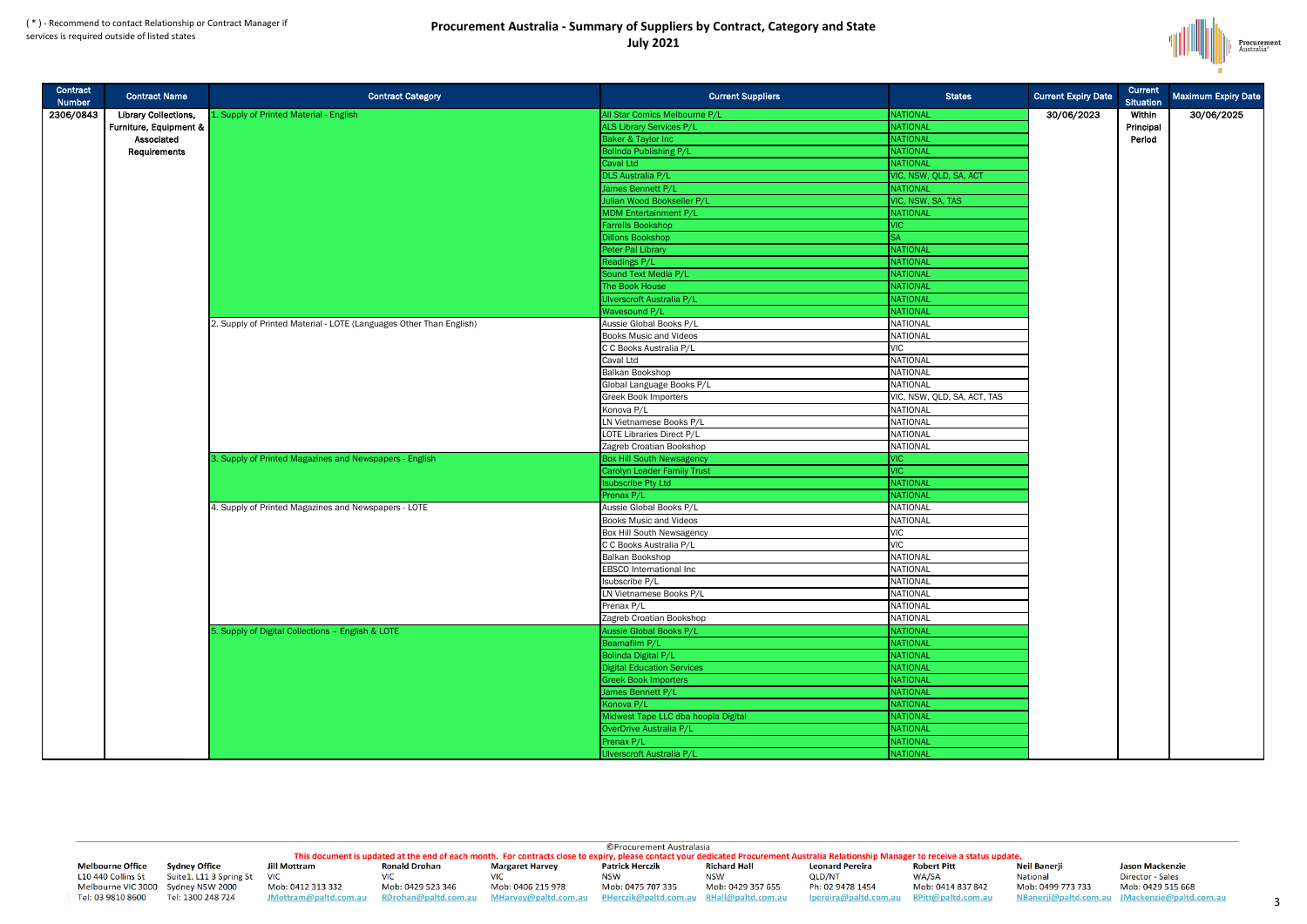### **Procurement Australia - Summary of Suppliers by Contract, Category and State July 2021**

**Procurement**<br>Australia®



| <b>Current</b><br><b>Situation</b> | Maximum Expiry Date |
|------------------------------------|---------------------|
|                                    |                     |
|                                    |                     |
|                                    |                     |
|                                    |                     |
|                                    |                     |
|                                    |                     |
|                                    |                     |
|                                    |                     |
|                                    |                     |
|                                    |                     |
|                                    |                     |
|                                    |                     |
|                                    |                     |
|                                    |                     |
|                                    |                     |
|                                    |                     |
|                                    |                     |
|                                    |                     |
|                                    |                     |
|                                    |                     |
|                                    |                     |
|                                    |                     |
|                                    |                     |

| Contract<br>Number | Contract Name | <b>Contract Category</b>                                                                       | <b>Current Suppliers</b>         | <b>States</b>          | <b>Current Expiry Date</b> | <b>Current</b><br><b>Situation</b> | <b>Maximum Expiry</b> |
|--------------------|---------------|------------------------------------------------------------------------------------------------|----------------------------------|------------------------|----------------------------|------------------------------------|-----------------------|
|                    |               | 6. Supply of Audio Visual Materials - English                                                  | <b>ALS Library Services P/L</b>  | NATIONAL               |                            |                                    |                       |
|                    |               |                                                                                                | <b>Baker and Taylor LLC</b>      | <b>NATIONAL</b>        |                            |                                    |                       |
|                    |               |                                                                                                | <b>Bolinda Publishing P/L</b>    | NATIONAL               |                            |                                    |                       |
|                    |               |                                                                                                | <b>Caval Limited</b>             | NATIONAL               |                            |                                    |                       |
|                    |               |                                                                                                | James Bennett P/L                | NATIONAL               |                            |                                    |                       |
|                    |               |                                                                                                | Julian Wood Bookseller P/L       | VIC, NSW, SA, TAS      |                            |                                    |                       |
|                    |               |                                                                                                | All Access Australasia           | NATIONAL               |                            |                                    |                       |
|                    |               |                                                                                                | MDM Entertainment P/L            | NATIONAL               |                            |                                    |                       |
|                    |               |                                                                                                | <b>Dillons Bookshop</b>          | <b>SA</b>              |                            |                                    |                       |
|                    |               |                                                                                                | Peter Pal Library                | NATIONAL               |                            |                                    |                       |
|                    |               |                                                                                                | Readings P/L                     | NATIONAL               |                            |                                    |                       |
|                    |               |                                                                                                | Sound Text Media                 | NATIONAL               |                            |                                    |                       |
|                    |               |                                                                                                | The Book House                   | NATIONAL               |                            |                                    |                       |
|                    |               |                                                                                                | Ulverscroft Australia P/L        | <b>NATIONAL</b>        |                            |                                    |                       |
|                    |               |                                                                                                | Wavesound P/L                    | NATIONAL               |                            |                                    |                       |
|                    |               | 7. Supply of Audio Visual Materials - LOTE                                                     | <b>Aussie Global Books</b>       | NATIONAL               |                            |                                    |                       |
|                    |               |                                                                                                | <b>Books Music and Videos</b>    | NATIONAL               |                            |                                    |                       |
|                    |               |                                                                                                | C C Books Australia P/L          | <b>VIC</b>             |                            |                                    |                       |
|                    |               |                                                                                                | <b>Caval Limited</b>             | NATIONAL               |                            |                                    |                       |
|                    |               |                                                                                                | All Access Australasia           | NATIONAL               |                            |                                    |                       |
|                    |               |                                                                                                | <b>LN Vietnamese Books P/L</b>   | NATIONAL               |                            |                                    |                       |
|                    |               |                                                                                                | <b>LOTE Libraries Direct P/L</b> | NATIONAL               |                            |                                    |                       |
|                    |               |                                                                                                | <b>MDM Entertainment P/L</b>     | NATIONAL               |                            |                                    |                       |
|                    |               |                                                                                                | Zagreb Croatian Bookshop         | NATIONAL               |                            |                                    |                       |
|                    |               | 8 a. Cateloguing - Full Shelf Ready Services, Unbundled Cataloguing Services and/or Processing | ALS Library Services P/L         | NATIONAL               |                            |                                    |                       |
|                    |               | Services                                                                                       | Aussie Global Books P/L          | NATIONAL               |                            |                                    |                       |
|                    |               |                                                                                                | <b>Baker and Taylor LLC</b>      | NATIONAL               |                            |                                    |                       |
|                    |               |                                                                                                | <b>Bolinda Publishing P/L</b>    | <b>NATIONAL</b>        |                            |                                    |                       |
|                    |               |                                                                                                | <b>Books Music and Videos</b>    | <b>NATIONAL</b>        |                            |                                    |                       |
|                    |               |                                                                                                | <b>Caval Limited</b>             | NATIONAL               |                            |                                    |                       |
|                    |               |                                                                                                | <b>DLS Australia P/L</b>         | VIC, NSW, QLD, SA, ACT |                            |                                    |                       |
|                    |               |                                                                                                | Global Language Books P/L        | NATIONAL               |                            |                                    |                       |
|                    |               |                                                                                                | James Bennett P/L                | NATIONAL               |                            |                                    |                       |
|                    |               |                                                                                                | Julian Wood Bookseller P/L       | VIC, NSW, SA, TAS      |                            |                                    |                       |
|                    |               |                                                                                                | All Access Australasia           | NATIONAL               |                            |                                    |                       |
|                    |               |                                                                                                | Konova P/L                       | NATIONAL               |                            |                                    |                       |
|                    |               |                                                                                                | Lewis Logic                      | <b>VIC</b>             |                            |                                    |                       |
|                    |               |                                                                                                | <b>LOTE Libraries Direct P/L</b> | NATIONAL               |                            |                                    |                       |
|                    |               |                                                                                                | MDM Entertainment P/L            | <b>NATIONAL</b>        |                            |                                    |                       |
|                    |               |                                                                                                | Peter Pal Library                | NATIONAL               |                            |                                    |                       |
|                    |               |                                                                                                | Prenax P/L                       | NATIONAL               |                            |                                    |                       |
|                    |               |                                                                                                | <b>Protect A Book</b>            | NATIONAL               |                            |                                    |                       |
|                    |               |                                                                                                | Sound Text Media P/L             | NATIONAL               |                            |                                    |                       |
|                    |               |                                                                                                | The Book House                   | <b>NATIONAL</b>        |                            |                                    |                       |
|                    |               |                                                                                                | Ulverscroft Australia P/L        | NATIONAL               |                            |                                    |                       |
|                    |               |                                                                                                | Wavesound P/L                    | <b>NATIONAL</b>        |                            |                                    |                       |

**Melbourne Office** L10 440 Collins St Melbourne VIC 3000 Sydney NSW 2000 Tel: 03 9810 8600

**Sydney Office** Suite1. L11 3 Spring St VIC Tel: 1300 248 724

**Jill Mottram Ronald Drohan Margaret Harvey VIC VIC** Mob: 0412 313 332 Mob: 0429 523 346 Mob: 0406 215 978

RDrohan@paltd.com.au

JMottram@paltd.com.au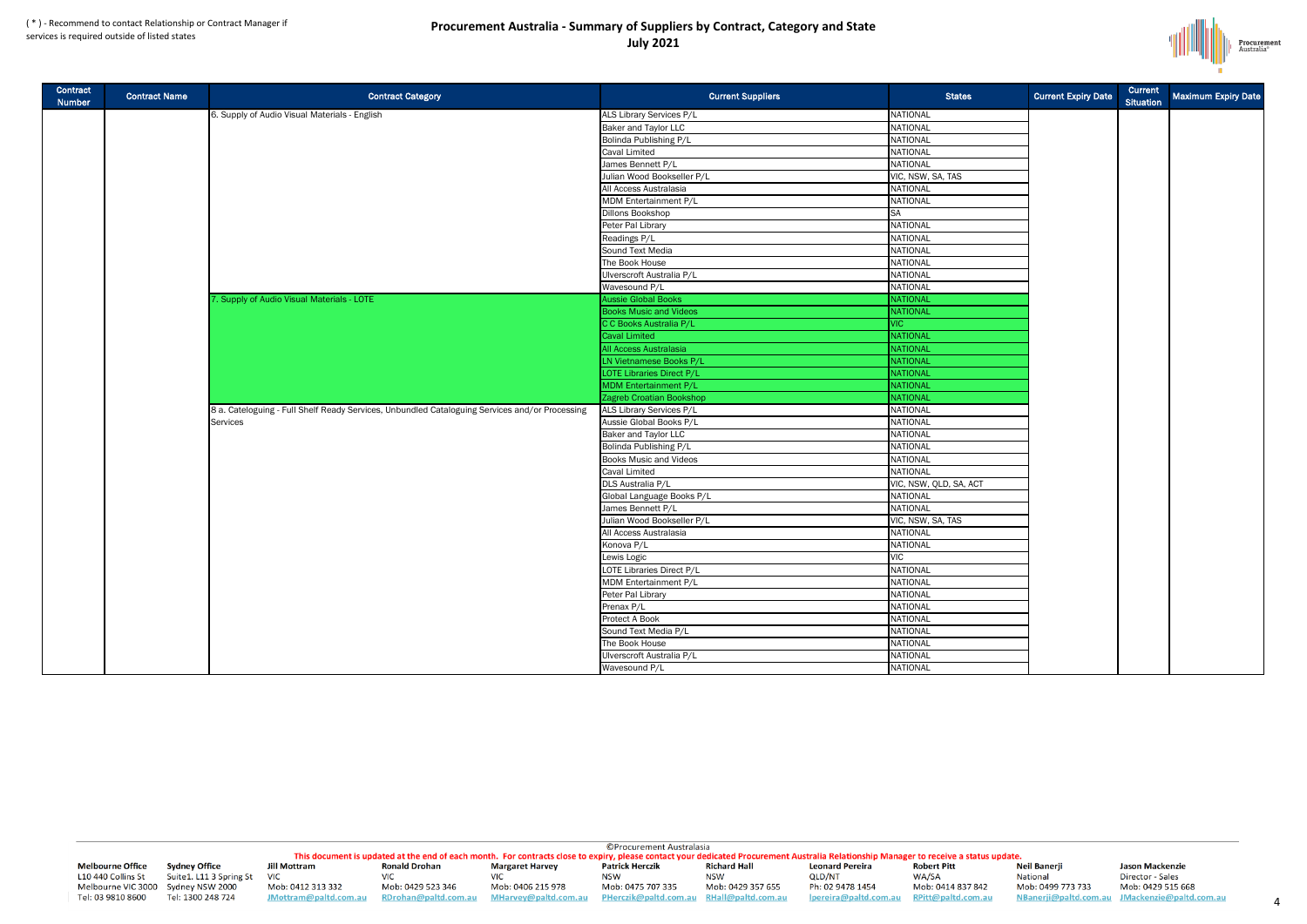### **Procurement Australia - Summary of Suppliers by Contract, Category and State July 2021**

**Procurement**<br>Australia<sup>®</sup>



| Maximum Expiry Date |
|---------------------|
|                     |
|                     |
|                     |
|                     |
|                     |
|                     |
|                     |
|                     |
|                     |
|                     |
|                     |
|                     |
|                     |
|                     |
|                     |
|                     |
|                     |
|                     |
|                     |

| Contract<br>Number | <b>Contract Name</b> | <b>Contract Category</b>                                                                      | <b>Current Suppliers</b>               | <b>States</b>          | <b>Current Expiry Date</b> | <b>Current</b><br><b>Situation</b> | <b>Maximum Expiry</b> |
|--------------------|----------------------|-----------------------------------------------------------------------------------------------|----------------------------------------|------------------------|----------------------------|------------------------------------|-----------------------|
|                    |                      | 8 b. Processing - Full Shelf Ready Services, Unbundled Cataloguing Services and/or Processing | ALS Library Services P/L               | NATIONAL               |                            |                                    |                       |
|                    |                      | <b>Services</b>                                                                               | <b>Aussie Global Books P/L</b>         | NATIONAL               |                            |                                    |                       |
|                    |                      |                                                                                               | <b>Baker and Taylor LLC</b>            | NATIONAL               |                            |                                    |                       |
|                    |                      |                                                                                               | <b>Bolinda Publishing P/L</b>          | NATIONAL               |                            |                                    |                       |
|                    |                      |                                                                                               | <b>Books Music and Videos</b>          | NATIONAL               |                            |                                    |                       |
|                    |                      |                                                                                               | Caval Limited                          | NATIONAL               |                            |                                    |                       |
|                    |                      |                                                                                               | <b>DLS Australia P/L</b>               | VIC, NSW, QLD, SA, ACT |                            |                                    |                       |
|                    |                      |                                                                                               | <b>EBSCO</b> International Inc         | NATIONAL               |                            |                                    |                       |
|                    |                      |                                                                                               | Global Language Books P/L              | NATIONAL               |                            |                                    |                       |
|                    |                      |                                                                                               | James Bennett P/L                      | NATIONAL               |                            |                                    |                       |
|                    |                      |                                                                                               | Julian Wood Bookseller P/L             | VIC, NSW, SA, TAS      |                            |                                    |                       |
|                    |                      |                                                                                               | <b>All Access Australasia</b>          | NATIONAL               |                            |                                    |                       |
|                    |                      |                                                                                               | Konova P/L                             | NATIONAL               |                            |                                    |                       |
|                    |                      |                                                                                               | Lewis Logic                            | <b>VIC</b>             |                            |                                    |                       |
|                    |                      |                                                                                               | <b>LOTE Libraries Direct P/L</b>       | NATIONAL               |                            |                                    |                       |
|                    |                      |                                                                                               | MDM Entertainment P/L                  | NATIONAL               |                            |                                    |                       |
|                    |                      |                                                                                               | Peter Pal Library                      | NATIONAL               |                            |                                    |                       |
|                    |                      |                                                                                               | Prenax P/L                             | NATIONAL               |                            |                                    |                       |
|                    |                      |                                                                                               | <b>Protect A Book</b>                  | NATIONAL               |                            |                                    |                       |
|                    |                      |                                                                                               | Sound Text Media P/L                   | NATIONAL               |                            |                                    |                       |
|                    |                      |                                                                                               | The Book House                         | NATIONAL               |                            |                                    |                       |
|                    |                      |                                                                                               | Ulverscroft Australia P/L              | <b>NATIONAL</b>        |                            |                                    |                       |
|                    |                      |                                                                                               | <b>Wavesound P/L</b>                   | NATIONAL               |                            |                                    |                       |
|                    |                      | 8 c. Consumables - Processing Service Consumables                                             | Bolinda Publishing P/L                 | <b>NATIONAL</b>        |                            |                                    |                       |
|                    |                      |                                                                                               | Raeco                                  | <b>NATIONAL</b>        |                            |                                    |                       |
|                    |                      |                                                                                               | Julian Wood Bookseller P/L             | VIC, NSW, SA, TAS      |                            |                                    |                       |
|                    |                      |                                                                                               | All Access Australasia                 | <b>NATIONAL</b>        |                            |                                    |                       |
|                    |                      |                                                                                               | Sound Text Media                       | <b>NATIONAL</b>        |                            |                                    |                       |
|                    |                      | 9. Supply of Associated Support Services                                                      | <b>Australian Business Relocations</b> | <b>VIC</b>             |                            |                                    |                       |
|                    |                      |                                                                                               | ALS Library Services P/L               | NATIONAL               |                            |                                    |                       |
|                    |                      |                                                                                               | Aussie Global Books P/L                | NATIONAL               |                            |                                    |                       |
|                    |                      |                                                                                               | <b>Baker and Taylor LLC</b>            | NATIONAL               |                            |                                    |                       |
|                    |                      |                                                                                               | <b>Bolinda Publishing P/L</b>          | NATIONAL               |                            |                                    |                       |
|                    |                      |                                                                                               | Caval Limited                          | NATIONAL               |                            |                                    |                       |
|                    |                      |                                                                                               | <b>DLS Australia P/L</b>               | VIC, NSW, QLD, SA, ACT |                            |                                    |                       |
|                    |                      |                                                                                               | Innovative Interfaces Inc              | NATIONAL               |                            |                                    |                       |
|                    |                      |                                                                                               | James Bennett P/L                      | NATIONAL               |                            |                                    |                       |
|                    |                      |                                                                                               | Konova P/L                             | NATIONAL               |                            |                                    |                       |
|                    |                      |                                                                                               | MDM Entertainment P/L                  | NATIONAL               |                            |                                    |                       |
|                    |                      |                                                                                               | Sound Text Media P/L                   | NATIONAL               |                            |                                    |                       |
|                    |                      |                                                                                               | The Book House                         | NATIONAL               |                            |                                    |                       |
|                    |                      |                                                                                               | Ulverscroft Australia P/L              | NATIONAL               |                            |                                    |                       |
|                    |                      |                                                                                               | Wavesound P/L                          | <b>NATIONAL</b>        |                            |                                    |                       |

**Melbourne Office** L10 440 Collins St Melbourne VIC 3000 Sydney NSW 2000 Tel: 03 9810 8600

**Sydney Office** Suite1. L11 3 Spring St VIC Tel: 1300 248 724

**Jill Mottram Ronald Drohan** 

Mob: 0412 313 332 JMottram@paltd.com.au

**VIC** Mob: 0429 523 346 RDrohan@paltd.com.au

**Margaret Harvey VIC** Mob: 0406 215 978 MHarvey@paltd.com.au

5